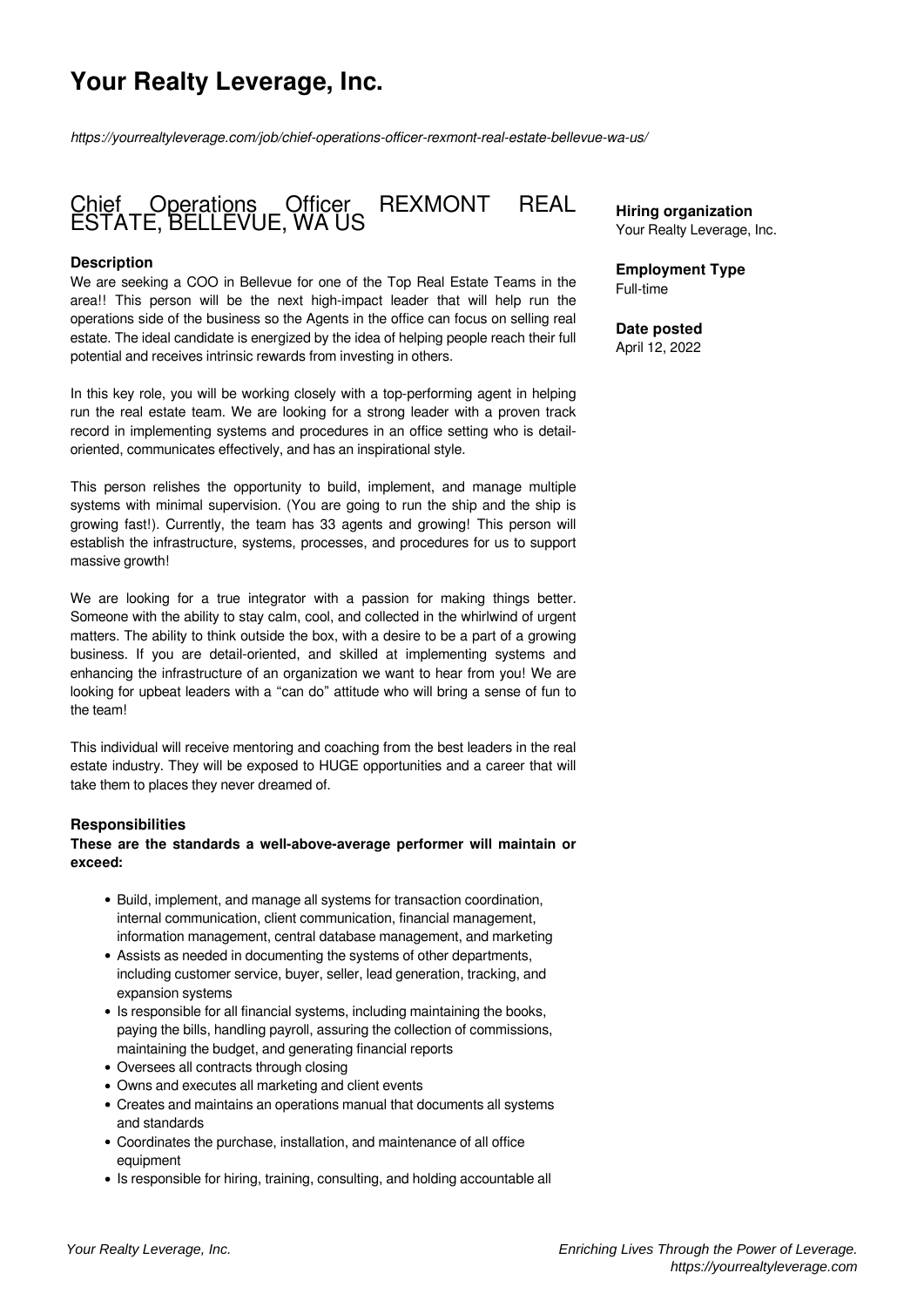additional administrative department members

#### **Essential duties and responsibilities**

- Provide CEO with detailed weekly information in single snapshot reports on financials, trends, business indicators, talent, projects, etc. so she can make accurate direction decisions
- Work in partnership with the management team to create the strategic fiveyear plan and implement new processes and approaches to achieve it
- Review and approve the projects involving major functional changes within the organization
- Provide a weekly scorecard of systems gaps across all organizations
- Build, implement, and manage all systems for tracking employees and clients, database management, information management, and operational support
- Develop, establish, and direct the execution of operating policies and best practices to support the overall company objectives
- Oversee risk management and legal activities: client contracts, partnership agreements, technology and lead generation licenses, etc.
- Track strategic initiatives by monitoring progress towards meeting goals and achieving benchmarks, analyzing data, ensuring follow-through on the part of key players, and sustaining momentum
- Develop plans for new technology initiatives

# **Performance Tracking Financial Systems**

- Manage and direct company operations to meet budget and other financial goals
- Oversee business policies and accounting practices
- Review and analyze financial reports
- Lead and support organizational budgeting processes
- Develop a system for tracking key indicators for teams, agents, regions, and CNREN Headquarters

# **Relationship – Human Resources Systems**

- Build, implement, and manage all systems for tracking, managing, and retaining talent
- Provide a weekly scorecard of talent gaps across all organizations
- Recruit, interview, and hire new employees to support the growth of the organization
- Oversee compensation plans and benefits administration
- Implement training programs and new employee on-boarding
- Oversee Virtual Assistants and other Centralized Services, staff

# **Qualifications**

- Strong written and verbal communication skills
- Exceptional organizational and project management abilities
- Bookkeeping skills
- Great ability to focus
- Concerned about doing things the right way
- Calm under pressure
- Learning-based
- Service-based attitude